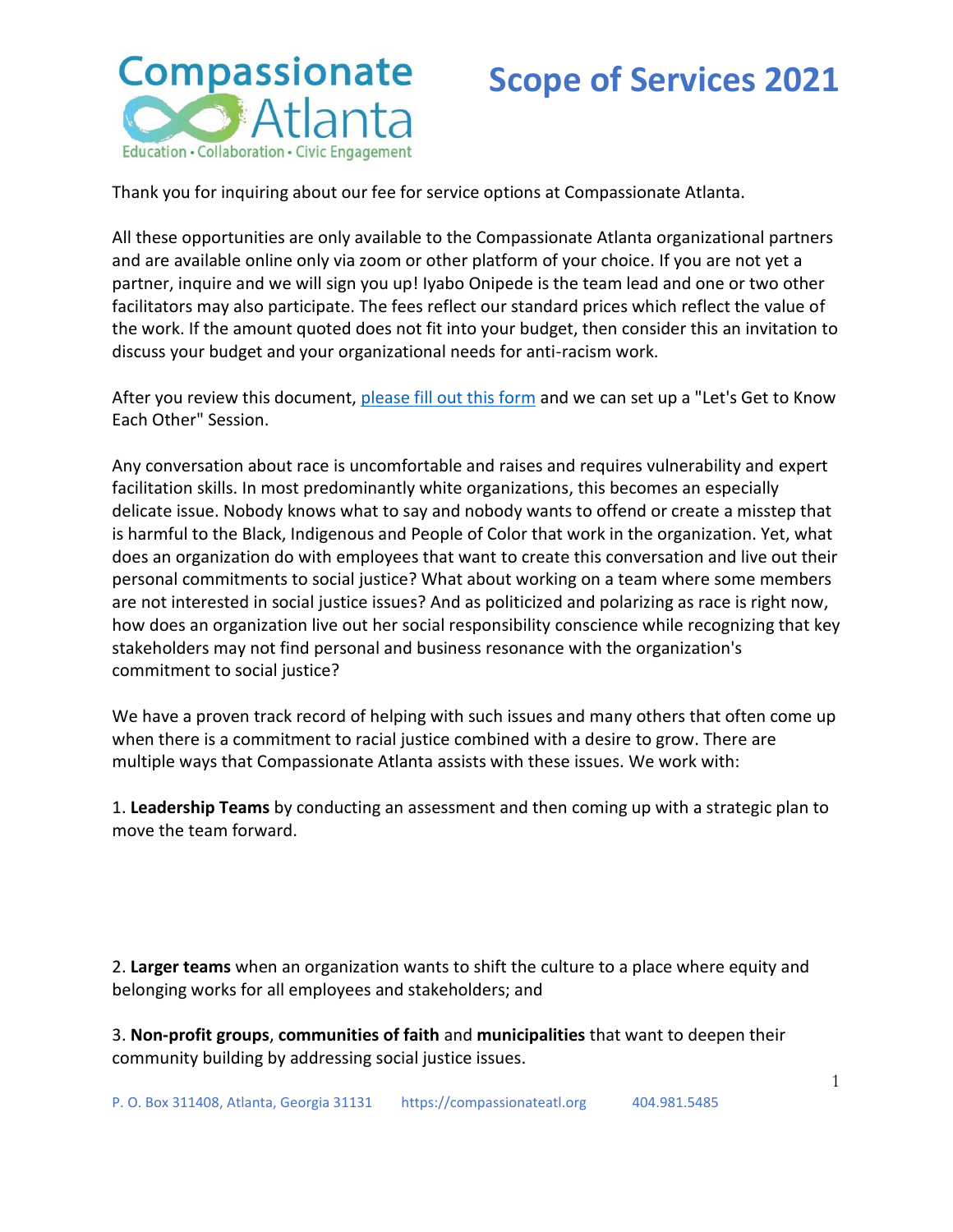# **Compassionate** Atlanta

### **Scope of Services 2021**

Education · Collaboration · Civic Engagement These goals can be met through thoughtful and professional facilitation of a co-learning experience.

We design customized workshops to teach and open up blocks to feeling a sense of empowerment and harmony in an organization. Our workshops are flexible and designed to meet the needs of the particular group we are working with. We are seasoned global professionals and are able to pivot and handle any situation that comes up. Our style is warm and friendly, with an openness to painful truths. We center compassion in all our work.

Please read through this document to get a feel for our work. We never shame participants in a workshop or talk and we believe in the power of compassion to heal us and move us towards wholeness as individuals and as a larger society.

After you fill out the form, we will be in touch to schedule an initial appointment. let us know if you have any additional questions and if and when you would like to move forward. Our next step will be to set a date and we always ask clients to set up the zoom call to have a recording so you can keep that for posterity.

We are excited about creating an ongoing relationship with your organization and partnering with you on this journey.

Peace, and Be Well!

iyabo onipede Co-Director and Anti-Racism Educator

### **Consultations**

#### **Let's get to know each other.**

Free - 30-minute conversation to brainstorm about your issue and give suggestions for resources.

#### **Ask the Expert**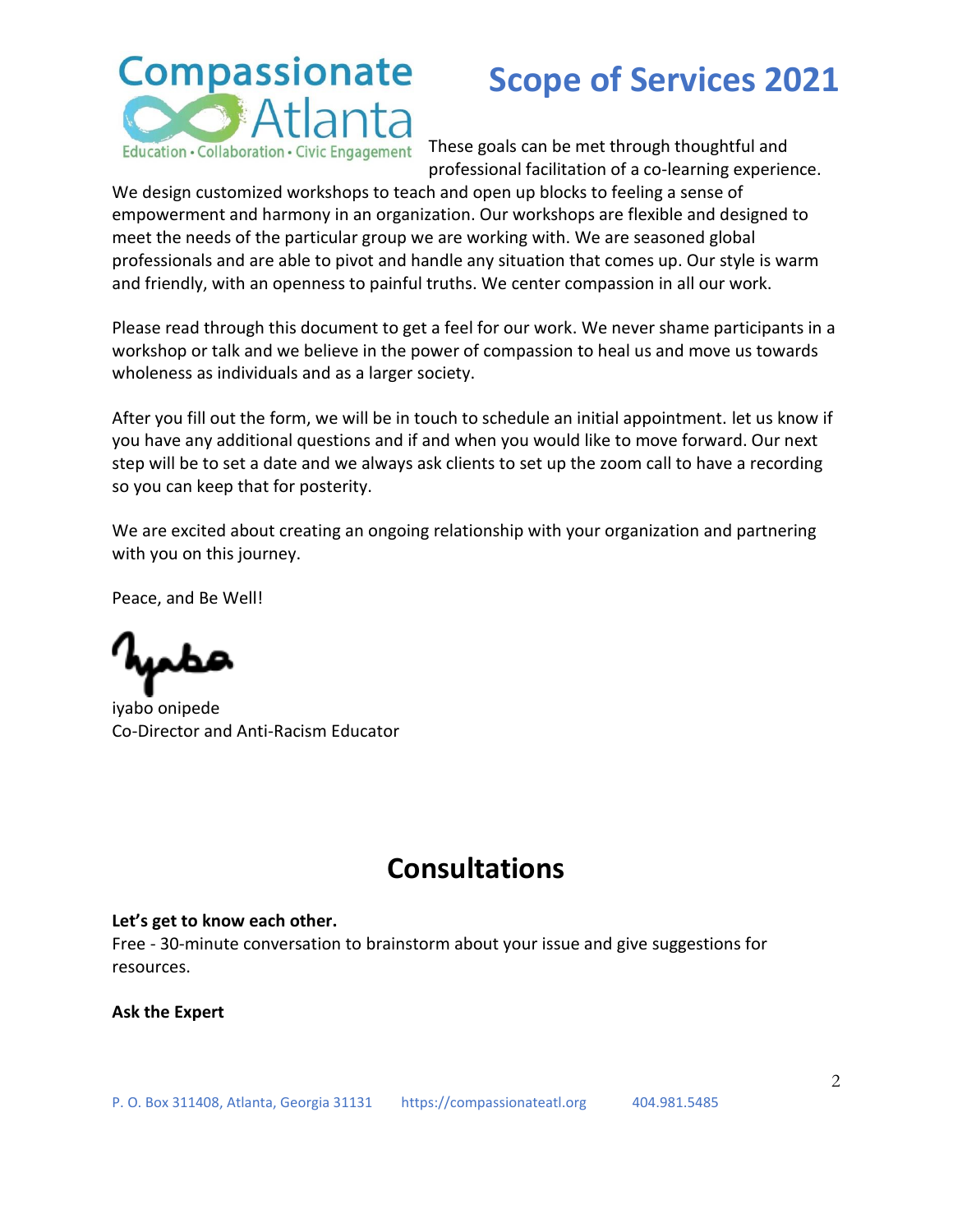

Atlanta \$1,000 - One hour facilitated larger group discussion Education · Collaboration · Civic Engagement that helps your organization figure out what they want to do. Pick our brains. Ask the expert and get

feedback from our observations. Up to 15 people.

### **Workshops**

#### **Develop a Plan:**

\$300 - One hour facilitated larger group discussion that helps your organization figure out what they want to do. Pick our brains. Ask the expert and get feedback from our observations. Receive recommendations.

#### **Accountability:**

\$1,000 - Three monthly 1-hour check ins with your group to discuss progress after your plan has been developed.

#### **"We See Color!"**

\$1,000 - 2-hour community building learning opportunity focusing on racial and cultural inclusivity. Up to 15 to 20 people.

#### **Leadership Cultural Competency Assessment and Debrief:**

\$3,000 - 3 hours or two 1.5-hour sessions. Each leader will take an assessment prior to the first meeting to assess cultural competency. The group's result will be debriefed in the first part of the gathering, and we will engage in learning and organizational strategy between the intentions of the organization and the impact of the organization

in the second half of the gathering. Cost of assessment additional and up to \$30 person depending on the type of organization. Ideal group will be up to 10 leaders.

#### **Creating Compassionate Organizational Culture**

\$5,000 - three 2-hour sessions. This deeper dive learning and brainstorming opportunity will help participants evaluate and assess their organizational culture and their role in upholding detrimental aspects of culture.

#### **Flagship Class - Compassionate Racial Healing Training:**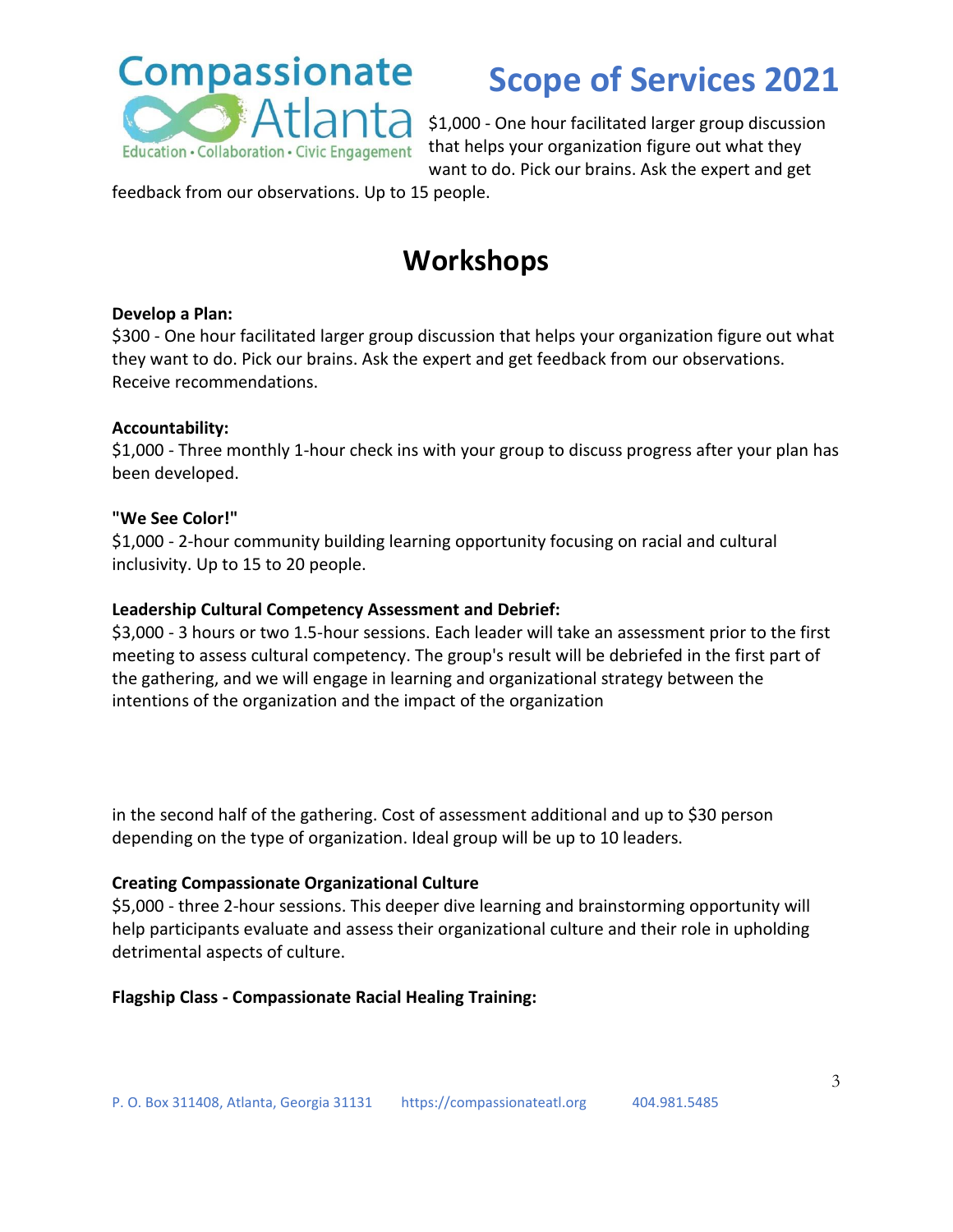

\$600 per person with a minimum of 20 people and maximum of 30 people. Seven module class of 2 hours each that compassionately unpacks race and

culture. This is our signature class with the deepest engagement with the facilitators.

## **Sample Agenda**

#### **Creating Compassionate Organizational Culture**

In working with larger teams, the design of the workshop sessions is to normalize team dynamics when it comes to talking about race and gaining individual and group awareness about the oppressive aspects of the dominant culture. The goal is not a "one and done" event but to create a starting point so that the team can gain cohesion and shared language as they focus on developing anti-racist identities.

**First Session:** We will start out by gauging where the various participants' interest, experience and skills lie in diversity, inclusion and equity. Withs introductions, stories and probing questions, we will explore the differences people experience as they grow from being unaware to non-racist to actually being antiracist and what that looks like.

**Second Session:** Using virtual rooms, participants will explore and identify various aspects of dominant culture. We will then gather in a large group to address the

negative aspects of dominant culture and how it shows up in the organizations. For instance, "perfectionism" is the first thing on the list. The problem is not that perfectionism is bad, but we often do not compliment failed attempts or study failure as we only measure ourselves based on perfection. This erodes trust which is the foundation of a successful team.

**Third Session:** We look at the components of a healthy team and address the foundational trust that is absent when we do not address race and culture in an organizational structure.

Each session will conclude with questions and answers.

The session will leave the participants with materials that will create conversations for many weeks to follow. It will give participants shared language which in turn, will help collaboration for a shared vision for the team. This is fundamental and necessary before taking any action.